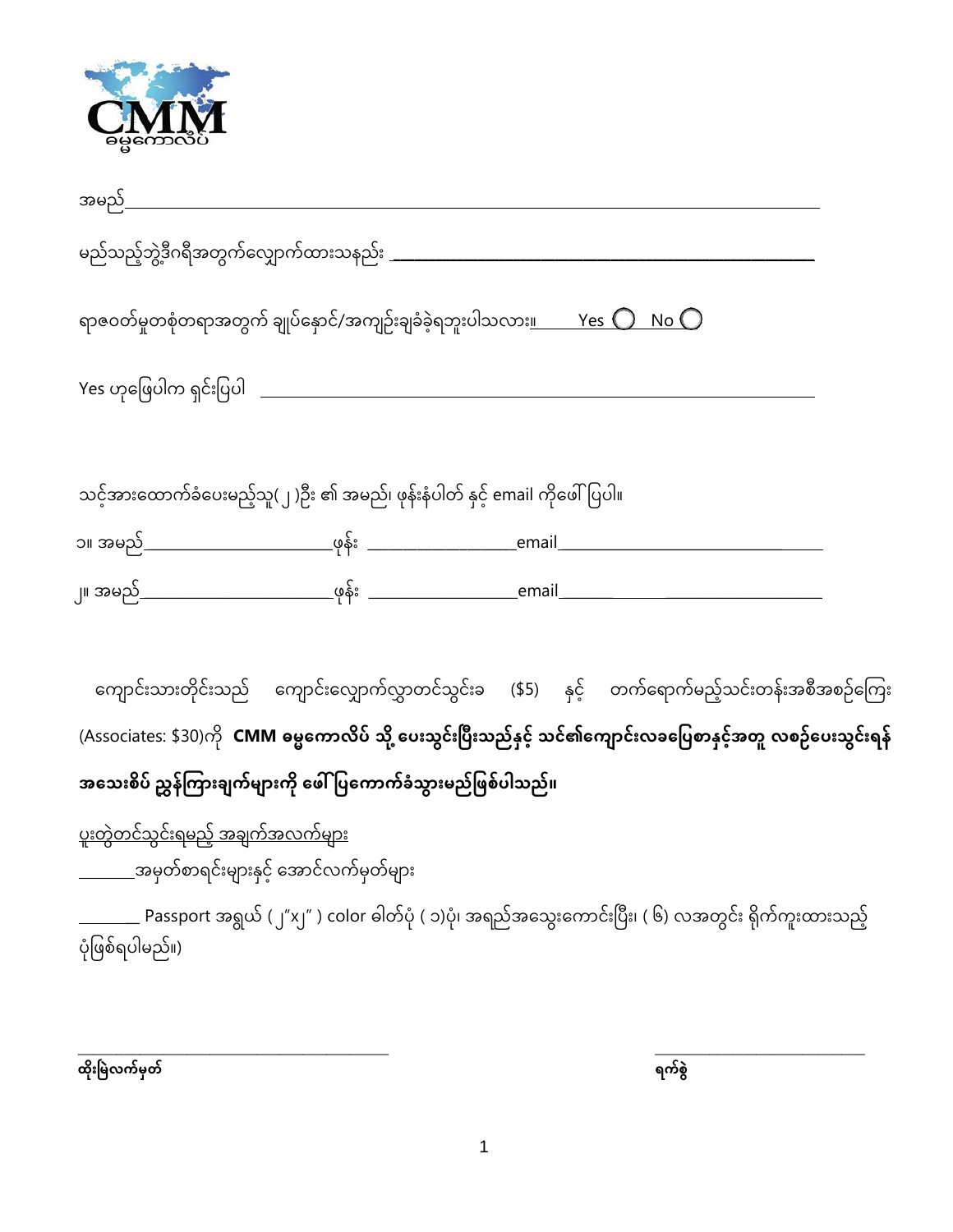## CMM ဓမ္မကောလိပ် တက်ရောက်ခွင့်လျှောက်ထားလွှာ

 $\;\;\tilde{ }\;\;$ လျှောက်လွှာနှင့်အတူ (၆)လအတွင်း ရိုက်ကူးထားသောဓါတ်ပုံ (၁) ပုံ တင်သွင်းရပါမည်။

ရှင်းလင်းစွာရေးပါ

| အမည် (မြန်မာလို)_                                                                                            |                                                 |                                              |               |        |                                          |  |
|--------------------------------------------------------------------------------------------------------------|-------------------------------------------------|----------------------------------------------|---------------|--------|------------------------------------------|--|
| အိမ်ဖုန်း                                                                                                    | အလုပ်ဖုန်း                                      |                                              | လက်ကိုင်ဖုန်း |        |                                          |  |
| မှတ်ပုံတင်အမှတ်_                                                                                             | မွေးနေ့သက္ကရာဇ်။                                | $\infty/$                                    | ရက်/          | ခုနှစ် | $\Box$ $_{\alpha p}$ : $\Box$ $_{\circ}$ |  |
| အိမ်ထောင်ရှိ $\overline{\mathbf{Q}}$ မရှိ $\overline{\mathbf{Q}}$ ။ ကွာရှင်းထားသည် $\overline{\mathbf{Q}}$ ။ |                                                 |                                              |               |        |                                          |  |
| အခြား $\overline{\Omega}$                                                                                    |                                                 |                                              |               |        |                                          |  |
|                                                                                                              | <u> ဇနီး/ခင်ပွန်းအမည် _____________________</u> |                                              |               |        |                                          |  |
| နေရပ်လိပ်စာ                                                                                                  |                                                 |                                              |               |        |                                          |  |
|                                                                                                              |                                                 | တိုင်း/ပြည်နယ် ________________              |               |        | _ စာပို့ကုဒ်နံပါတ် _________             |  |
|                                                                                                              |                                                 |                                              |               |        |                                          |  |
|                                                                                                              |                                                 |                                              |               |        |                                          |  |
|                                                                                                              |                                                 |                                              |               |        |                                          |  |
| ဘွဲ့ဒီဂရီ အဆင့် ပြ Associate ပြ Bachelor ပြ Masters ပြ Doctorate ပြ Ph.D                                     |                                                 |                                              |               |        |                                          |  |
| <u>ကိုယ်ရေးအကျဉ်း</u>                                                                                        |                                                 |                                              |               |        |                                          |  |
|                                                                                                              |                                                 |                                              |               |        | လုပ်သက <u>် __________</u> _             |  |
|                                                                                                              |                                                 |                                              |               |        |                                          |  |
|                                                                                                              |                                                 |                                              |               |        |                                          |  |
|                                                                                                              |                                                 |                                              |               |        |                                          |  |
|                                                                                                              |                                                 | _________ဆက်သွယ်ရန်ဖုန်း ___________________ |               |        |                                          |  |
|                                                                                                              |                                                 |                                              |               |        |                                          |  |

သင်သည်အမှုတော်ဆောင်တစ်ဦးဟုတ်ပါသလား  $\Box$  Yes  $\Box$  No. လိုင်စင်ရှိပါလား $\Box$  Yes  $\Box$  No. လက်တင်မင်္ဂလာရပြီးဖြစ်ပါသလား  $\Box$  Yes  $\Box$  No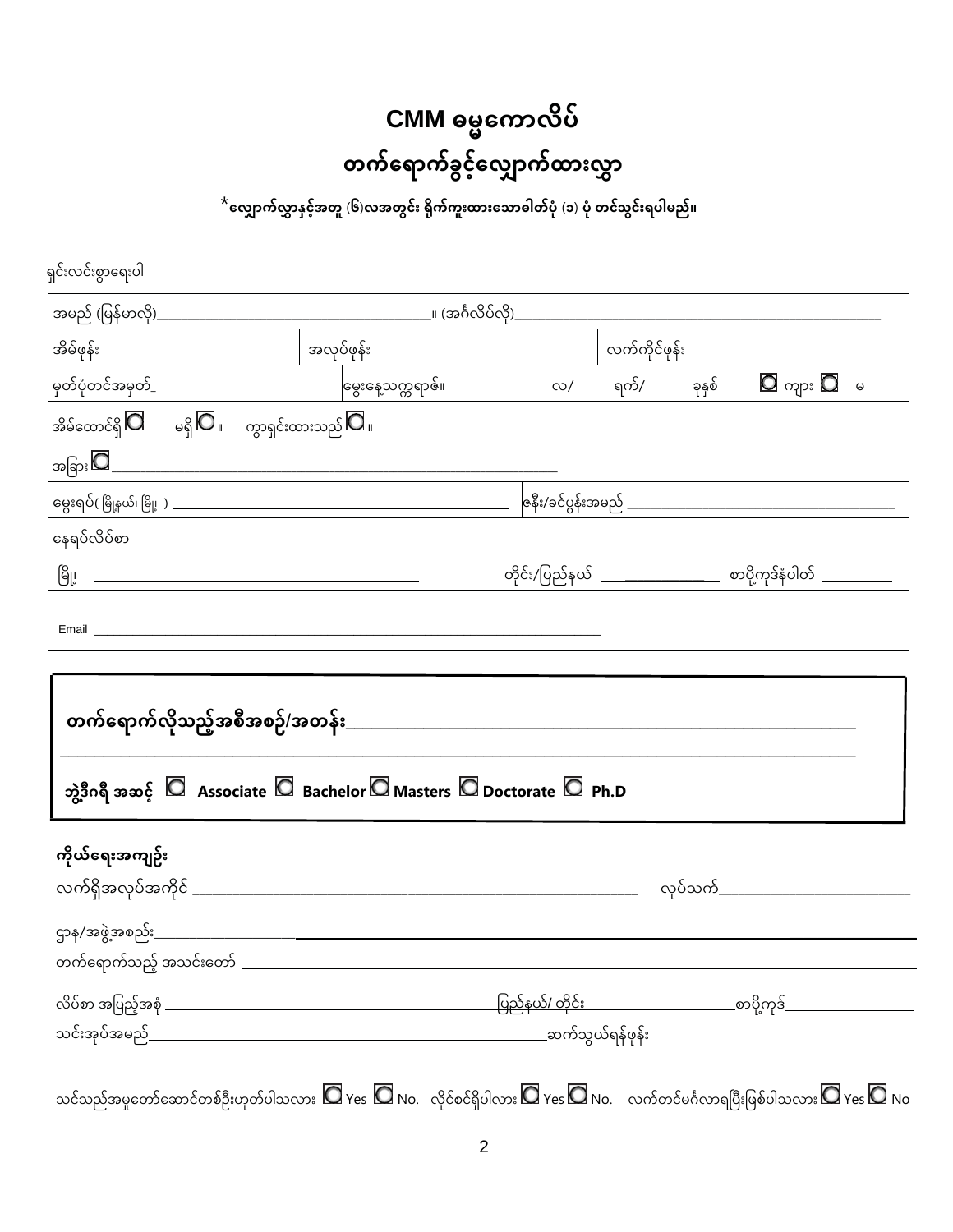| နိုင်ငံသားဖြစ်ခြင်း                                                                                                    |                                                                                |  |
|------------------------------------------------------------------------------------------------------------------------|--------------------------------------------------------------------------------|--|
| မွေးဖွားသည့်နိုင်င <u>ံ —————————————</u> သင်သည်မြန်မာနိုင်သားဖြစ်ပါသလား? <b>ပြု</b> Yes <b>ပြု</b> No                 |                                                                                |  |
| No ဟုဖြေဆိုပါက အောက်ပါမေးခွန်းများကိုဖြေဆိုပါ။                                                                         |                                                                                |  |
|                                                                                                                        |                                                                                |  |
| မြန်မာနိုင်ငံတွင်းနေထိုင်ခွင့် အသိအမှတ်ပြုကဒ်ပြား တစ်စုံတစ်ခု ကိုင်ဆောင်ထားပါသလား။<br>ကိုင်ဆောင်ထားသူဖြစ်ပါက ဖေါ်ပြပါ. | $\overline{\mathbf{O}}$ $_{\text{Yes}}$ $\overline{\mathbf{O}}$ $_{\text{No}}$ |  |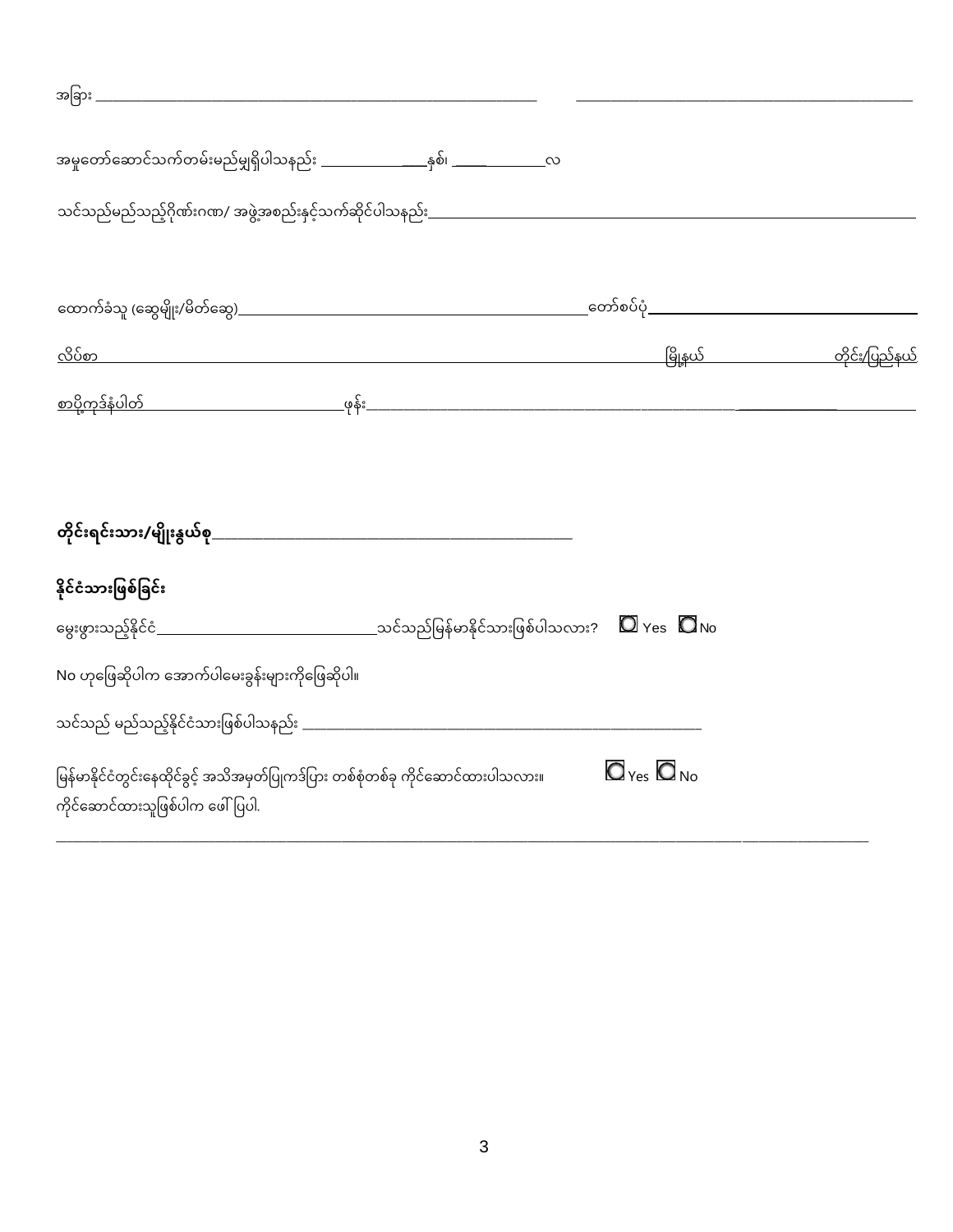| ပညာရေး အချက်အလက်များ                                                                                           |                      |                                        |
|----------------------------------------------------------------------------------------------------------------|----------------------|----------------------------------------|
|                                                                                                                |                      |                                        |
|                                                                                                                |                      |                                        |
|                                                                                                                |                      |                                        |
|                                                                                                                |                      |                                        |
| သင်တက်ရောက်ခဲ့ဘူးသော တက္ကသိုလ် ⁄ကောလိပ်များ အားဖေါ်ပြပါ။                                                       |                      |                                        |
| (နောက်ဆုံးတက်ရောက်ခဲ့သည့်ကျောင်းကို နောက်ဆုံးမှဖေါ်ပြရန်) လိုအပ်ပါက စာရွက်ပိုအသုံးပြု ၍ ပူးတွဲတင်ပြနိုင်ပါသည်။ |                      |                                        |
|                                                                                                                |                      |                                        |
| တက်ရောက်ခဲ့ချိန <u>် — — — မှ — — — ထိ</u>                                                                     |                      |                                        |
|                                                                                                                |                      |                                        |
|                                                                                                                | Quarter <sub>0</sub> |                                        |
|                                                                                                                |                      | <u>မြို့ ထားထားထား တို</u> င်း/ပြည်နယ် |
|                                                                                                                |                      |                                        |
|                                                                                                                |                      |                                        |
|                                                                                                                |                      |                                        |
|                                                                                                                |                      |                                        |
|                                                                                                                |                      |                                        |
|                                                                                                                |                      |                                        |
|                                                                                                                |                      |                                        |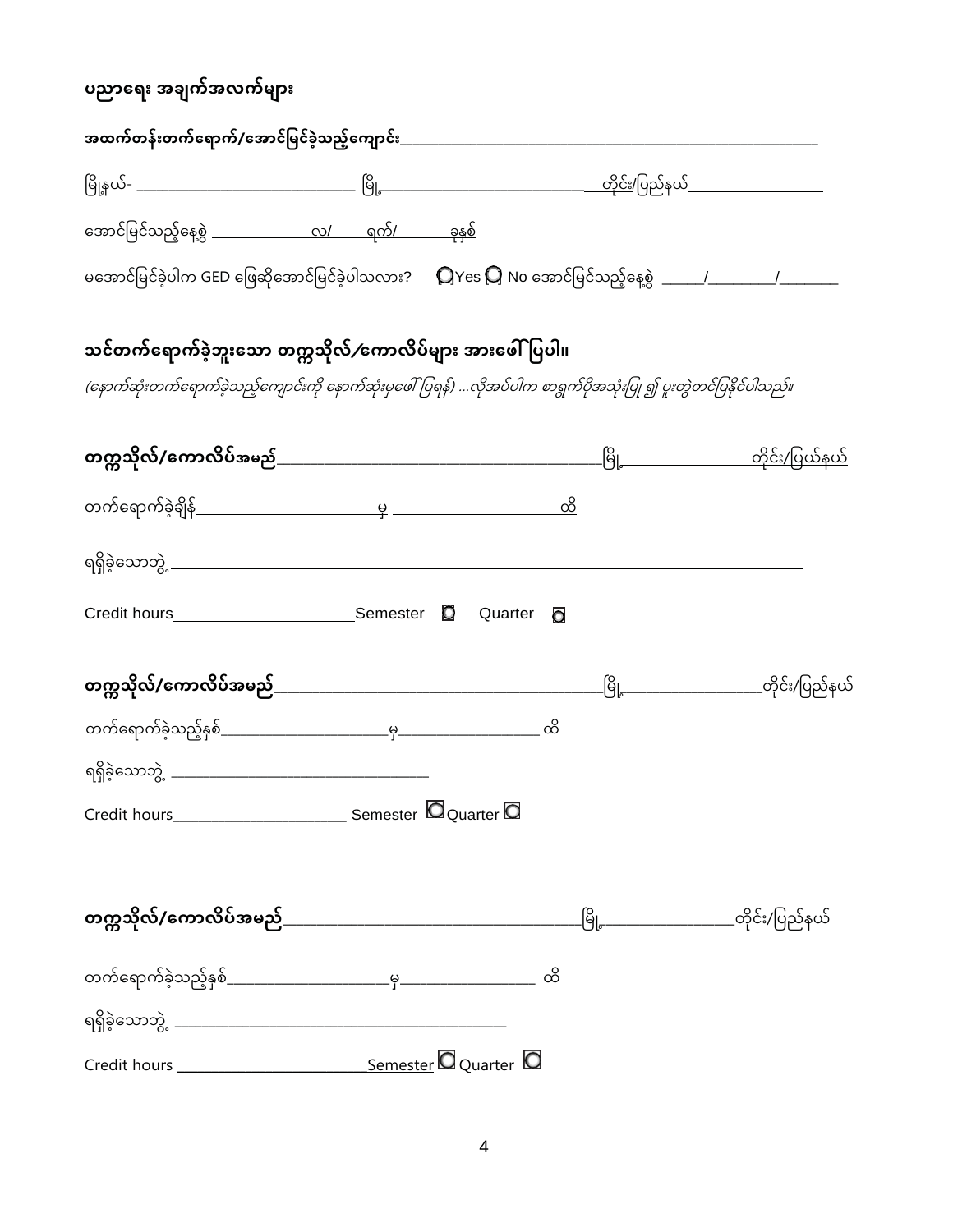သင်နောက်ဆုံးဖေါ်ပြသောကျောင်းတွင် လက်ရှိတက်ရောက်နေဆဲဖြစ်ပါသလား.  $\gamma$ es  $\overline{\Box{\,}}$  No. $\overline{\Box{\,}}$ တက်ရောက်ဆဲဖြစ်ပါက သင်နောက်ဆုံးတက်ရောက်ရမည့်နေ့ ကိုဖေါ်ပြပါ\_ သင်သည်ထိုကျောင်းများ၌ အချိန်မရွေးပြန်လည်တက်ရောက်ခွင့်ရှိပါသလား။ Yes  $\overline{\bf \Omega}$  No. $\overline{\bf \Omega}$ တက်ရောက်ခွင့် မရှိ (No) ဟုဖြေဆိုပါက မည်သည့်အကြောင်းရင်းများကြောင့်ဖြစ်ပါသနည်း။ ဖေါပြပါ။ စာသင်နှစ်/ချိန်  $\Box$  စည်းကမ်းဖောက်ဖျက်ခြင်း $\Box$  အခြားအကြောင်းရင်း  $\Box$  (ရှင်းလင်းချက်ကိုပူးတွဲဖေါ်ပြပေးပါရန်)

## အခြားအချက်အလက်များ

သင်သည် ဥပဒေချိုးဖေါက်မှုများအတွက် အရေးယူခံရဘူးပါသလား (ယဉ်စည်းကမ်းနှင့်ပတ်သက်သော အသေးအမွှားကိစ္စများမပါ) **Yes / No. ( အကရေးယူခံရဘူေး ပါ သေး သန်စို့ ောမ္ ်နောှ ငို့်ပူေးတွ တင် ပကပေးပါရန်)**

ကျွန်ုပ်သည် အထက်ပါလျှောက်လွှာကို ဖြည့်စွက်ရာ၌၎င်း၊ မေးခွန်းများကို ဖြေဆိုရာ၌၎င်း၊ ကျွန်ုပ်သိရှိသမျှအားလုံး အမှန်အတိုင်းရိုးသားစွာ **က ဆခ ိပ ို့ ါသည။် သ ိ ို့ စပ် ါ၍ ကျွန် ပ်သည်Christ's Mandate for Missions College of Theology မ္ှခ မ္ှတ်ထောေးသညို့် မ္ငမ္ို့် ောေးကသော ငဝို့် တဆ် င ိရ် ော စံနှုန်ေးသတ်မ္ှတ်ခ ်မ္ ောေး နငှ ို့်CMM ဓမ္မက ောလိပ်မ္ှလိ ်နောရန်ကမ္ ော်လငထို့် ောေးသညို့အ် တငိ ေး်၊ သခင်ကယရှုခရစ်၏** ဘုန်းတော်နှင့် ဂုဏ်တော်ထင်ရှားစေရန်အတွက် ပြုမူကျင့်ကြံသွားမည် ဖြစ်ပါကြောင်း ကတိပြုပါသည်။ **Christ's Mandate for Missions- College of Theology ၏ ယံ က ည်ခယံ ခူ မ္် ောေးနငှ ို့်သမ္မော မ္်ေးစောနငှ ို့်ပတ်သ ်ကသော** ခံယူရပ်တည်ချက်တို့ကို ဖတ်ရှုပြီးပါကြောင်းနှင့် သဘောတူလိုက်နာ ရပ်တည်သွားပါမည်ဟုကတိပြုပါသည်။

ထ ုံားပမ က်မ တ်လနစ ွ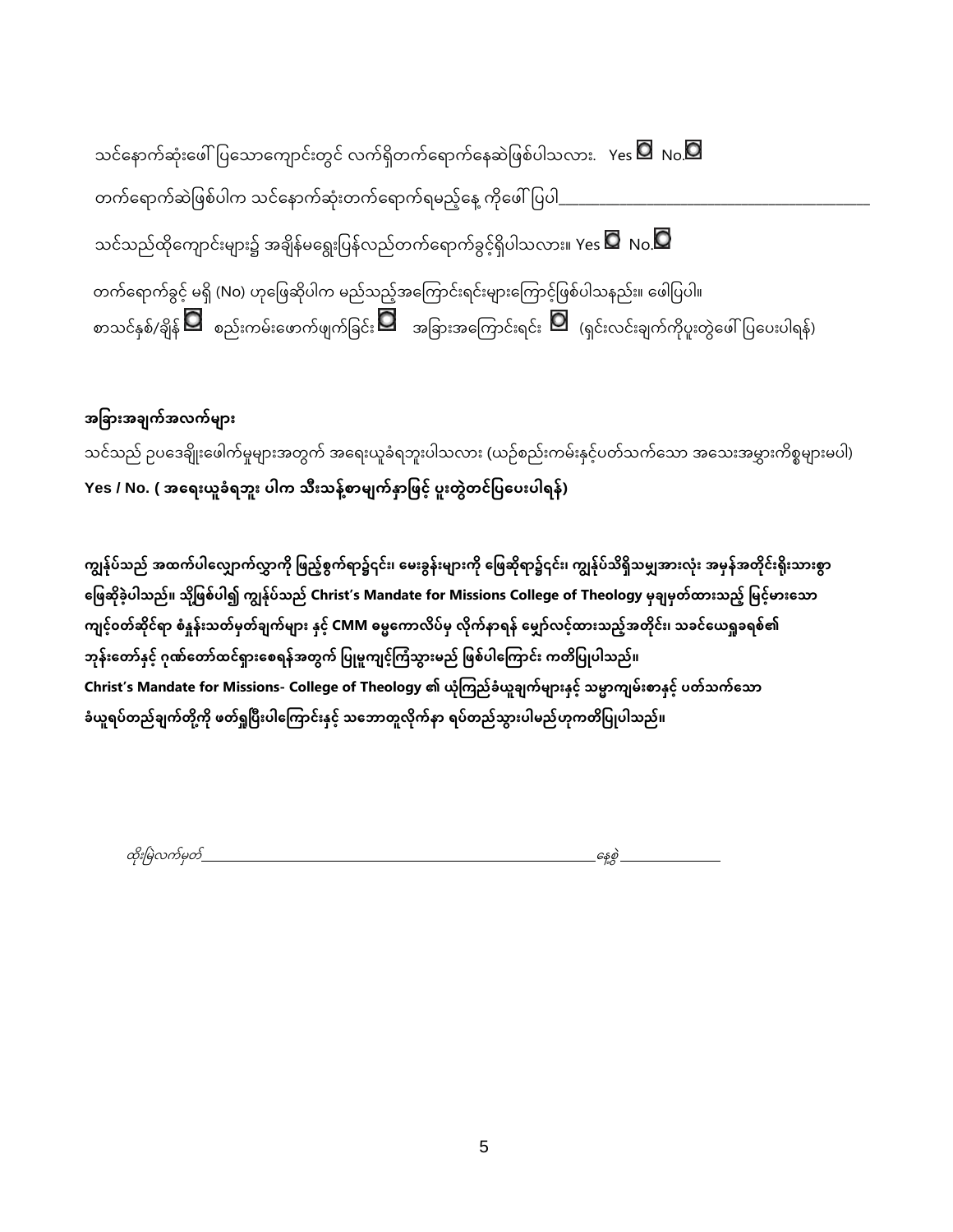## သင်၏အမည်ကို ဘွဲ့လက်မှတ်ပေါ်တွင်ဖေါ် ပြစေလိုသည့်အတိုင်း ဤနေရာတွင်ရေးသားဖေါ် ပြပါ။

အမည်

ကျောင်း- CMM ဓမ္မကောလိပ်

-

လိပ်စာ - တိုက် (၅၃) ၊ အခန်း (၁)၊ ဖဆပလရပ်ကွက် မင်္ဂလာတောင်ညွနဲ့မြို့နယ်၊ ရန်ကုန်မြို့၊ ၁၁၂၂၁။ ြေုံန်ား - ၀၉ ၃၃ ၅၃ ၅၃ ၅၃၊ ၀၉ ၂၅၅ ၂၄၉ ၂၀၅

ဤလျှောက်လွှာကိုပြည့်စုံစွာဖြည့်စွက်ပြီး၊ ပထမအကြိမ်ပေးသွင်းရန် ကျသင့်သည့် ငွေပမာဏနှင့်အတူ ဒေါက်တာဖြိုးကျော်သူ (Dr. David Joy)၊ တိုက် (၅၃)၊ အခန်း(၁)၊ ဖဆပလရပ်ကွက် မင်္ဂလာတောင်ညွန့်မြို့နယ်၊ ရန်ကုန်မြို့၊ ၁၁၂၂၁ သို့ပေးပို့ရပါမည်။  $\overline{\phantom{a}}$